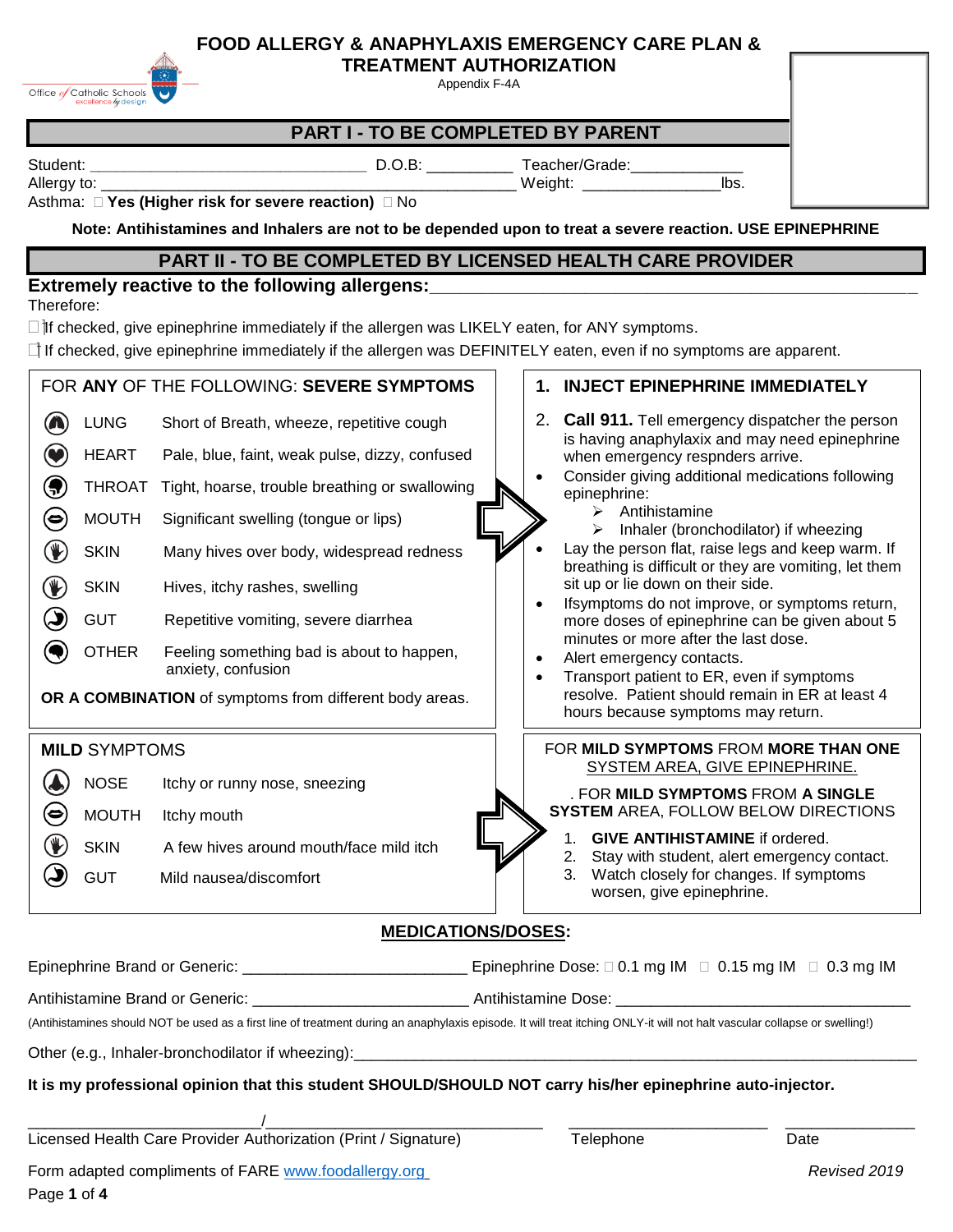Office of Catholic Schools

Appendix F-4A

# **PART III - PARENT SIGNATURE REQUIRED**

Student The Contract of Student Contract of Birth Teacher/Grade

**Administration of an oral antihistamine should be considered only if the student's airway is clear and there is minimal risk of choking.**

### **MONITORING**

**Stay with student, Call 911 and then emergency contact.** Tell 911 epinephrine was given, request an ambulance with epinephrine. Note time when epinephrine was administered. A second dose of epinephrine can be given about 5 minutes or more after the last dose.

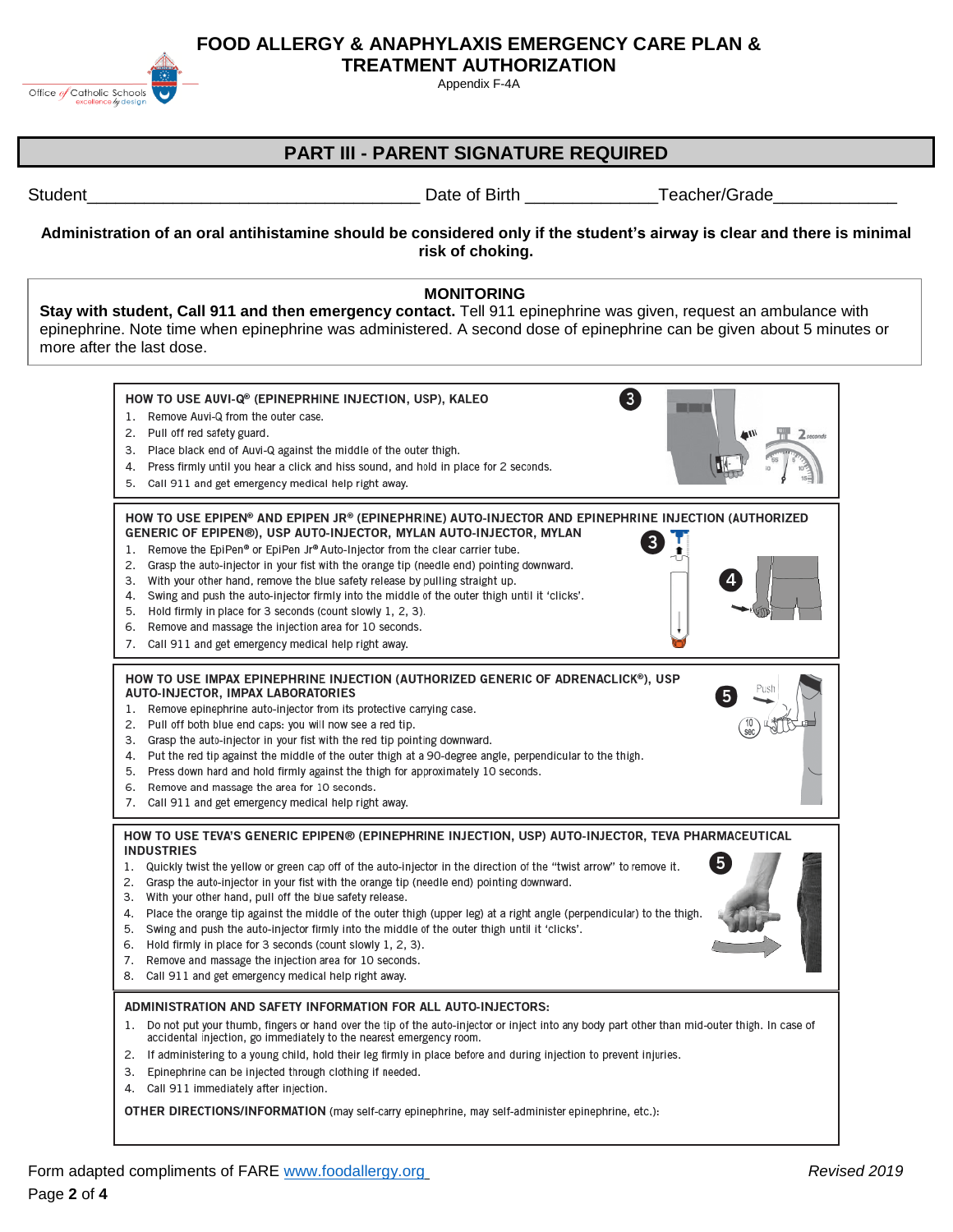Appendix F-4A

A food allergy response kit should contain at least two doses of epinephrine, other medications as noted by the student's physician, and a copy of this action plan and treatment authorization. A kit must accompany the student if he/she is off school grounds (i.e., field trip).

Treat the person before calling emergency contacts. The first signs of a reaction can be mild, but symptoms can get worse quickly.

## **EMERGENCY CONTACTS:**

| Name/Relationship: | Phone. |
|--------------------|--------|
| Name/Relationship: | Phone. |
| Name/Relationship: | Phone. |
|                    |        |

I hereby authorize for school personnel to take whatever action in their judgment may be necessary in providing emergency medical treatment consistent with this plan, including the administration of medication to my child. I understand the Virginia School Health Guidelines, Code of Virginia, 8.01-225 protects school staff members from liability arising from actions consistent with this plan.

\_\_\_\_\_\_\_\_\_\_\_\_\_\_\_\_\_\_\_\_\_\_\_\_\_\_\_\_\_\_\_\_\_\_\_\_\_\_\_\_\_\_\_\_\_\_\_\_\_\_\_\_\_\_\_\_\_ \_\_\_\_\_\_\_\_\_\_\_\_\_\_\_\_\_\_\_\_\_\_ \_\_\_\_\_\_\_\_\_\_\_\_\_\_\_\_\_\_\_

Parent / Guardian Authorization Signature Telephone Telephone Date

Office of Catholic Schools